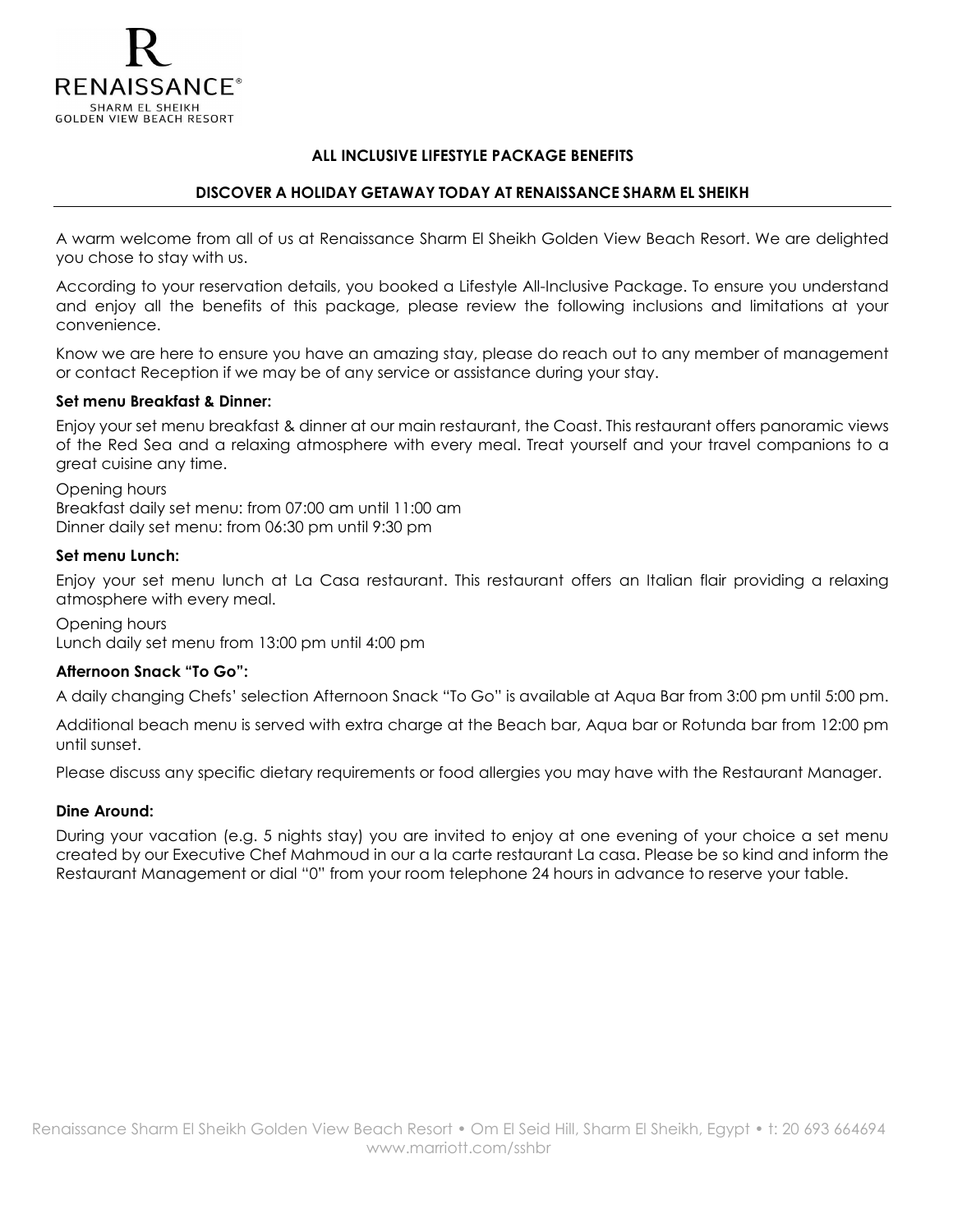

### Daily Operating Hours:

- Breakfast from 07:00 am until 11:00 am (Coast)
- Lunch from 13:00 pm until 04:00 pm (La Casa)
- Afternoon Snack "To Go" from 03:00 pm until 05:00 pm (Aqua Bar)
- Dinner from 06:30 until 9:30 pm (Coast)
- Dinner from 7:00 pm until 11:00 pm (La Casa a la carte/not included)
- Room Service 24 Hours (Not included)

## Beverage Service Locations and Operating Hours:

- Aqua Bar, Rotunda Pool Bar and Beach Bar from 9:00 am until Sunset
- Lobby Bar from 3:00 pm until 11:00 pm
- La Casa Restaurant during Lunch (from 13:00 pm until 4:00 pm)
- Coast Restaurant during Dinner (from 6:30 pm until 9:30 pm)

#### Beverage Included (Unlimited unless specified):

- Hot Beverages Selection of Teas and Coffee Including Nescafe Espresso, Cappuccino and Turkish coffee, excludes any other specialty hot beverages
- Cold Beverages Served by can All available soft drinks and Nestle water or any other available local water
- Wine Red, Rose and White local wine (by glass)
- Beer Local Beer (Stella)
- Local Spirits (e.g. Vodka, Rum, Gin, Whiskey)

#### Not included:

- All imported & premium local alcoholic beverages unless specified
- Champagne and sparkling wine
- Imported wines
- Imported water i.e. Evian
- Room service or In Room Dining
- A La Carte Restaurants
- Fresh Juices
- Mini Bar
- Any other item or service not specified as included in the package